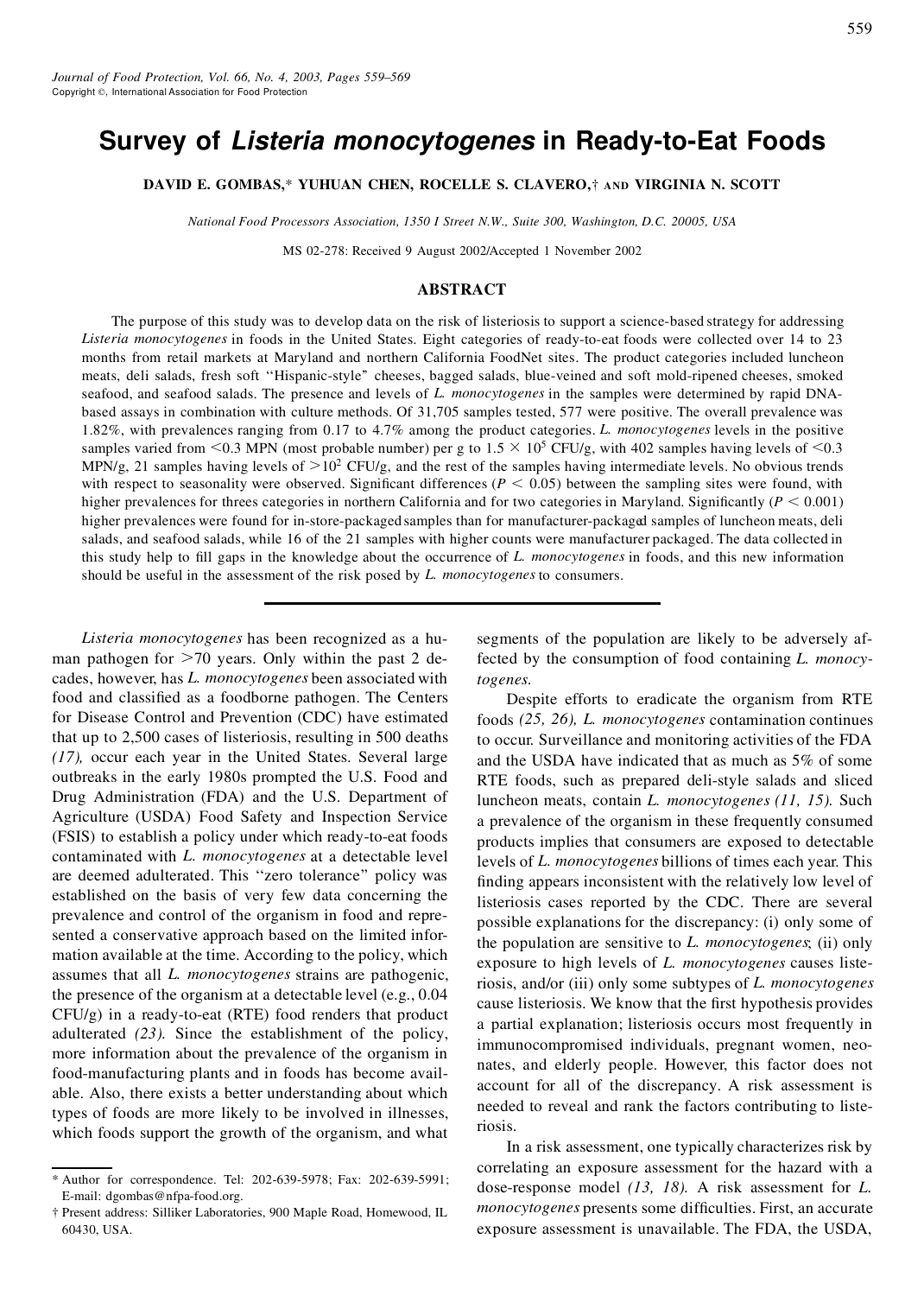and the CDC undertook a risk assessment for *L. monocytogenes* in 1999 *(29)* and discovered that, while there are many data on *L. monocytogenes* prevalence in many RTE foods, there are almost no data on *L. monocytogenes* levels in foods. Because of the zero tolerance policy, any detectable level is unacceptable, so there has been no benefit to monitoring levels of *L. monocytogenes* in food products. Second, a dose-response relationship for the pathogen is unknown. The high case fatality rate (20% *(17)*) makes human feeding studies unacceptable. While several feeding studies involving animals have been undertaken *(7, 20, 24),* there is uncertainty associated with the extrapolation of animal results to humans.

In the mid-1990s, several studies were undertaken to estimate the likelihood of acquiring listeriosis from exposure to *L. monocytogenes* in foods *(1, 8, 11).* An exposure assessment was carried out with the use of survey data regarding *L. monocytogenes* in RTE foods (these data were mainly from the United Kingdom, but some were from the United States) and dietary intake data from the published literature, including data from surveys undertaken by the FDA and the USDA *(11).* Foods investigated included processed meats, cooked poultry, milk, cheeses, ice cream, and prepackaged salads. Hitchins *(11)* estimated that *L. mono cytogenes* was being consumed about once every 3 or 4 days (on average, 100 times per year). Most of the times the organism was ingested,  $\leq$ 10 cells would be consumed; 10% of foods would contain  $>10^4$  CFU per 25 g, 5% would contain  $>10^5$  CFU per 25 g, and 2% would contain  $>10^7$  CFU per 25 g. Hitchins *(11)* estimated that 15% of the population was at high risk for listeriosis. Even in view of this low estimate, he could not reconcile the low listeriosis rate with the high rate of exposure to low levels of *L. monocytogenes.* He concluded that the frequency of the consumption of low levels of *L. monocytogenes* (1 to 10 CFU) was much higher than the frequency of the occurrence of foodborne listeriosis (ca.  $7 \times 10^{-6}$  cases per person per year). Exposure to higher doses ( $>10^3$  CFU) could account for the observed rate of listeriosis.

Buchanan et al. *(1)* estimated a dose-response relationship for *L. monocytogenes* on the basis of food survey data for levels of *L. monocytogenes* on smoked fish combined with epidemiological data on listeriosis in Germany. These authors assumed that the dose-response relationship for foodborne human listeriosis fit the exponential model that had been used to describe the dose-response relationships for *Salmonella, Shigella,* and other pathogens. Other key assumptions were that all listeriosis cases in Germany were attributable to the consumption of smoked fish and that only at-risk individuals became ill. *L. monocytogenes* was absent (less than one organism in 25 g) from 93% of the smoked fish sampled. Seventy percent of the contaminated samples contained  $\leq 100$  cells, 15% contained 100 to 10,000 cells, and 15% contained  $>10,000$  cells. The dose-response model predicted that the probabilities of acquiring listeriosis were 2.17  $\times$  10<sup>-10</sup> if 50 cells were ingested and 6.19  $\times$  $10^{-7}$  if 500,000 cells were ingested.

The present study was part of a larger National Food Processors Association (NFPA) Research Foundation (RF) risk assessment project that endeavored to build on the previous risk assessments to develop data on the risk of listeriosis to support a science-based strategy for addressing *L. monocytogenes* in foods in the United States. Specific objectives were (i) to quantify the levels of *L. monocytogenes* in certain foods in order to estimate actual consumer exposure to the organism, (ii) to use the quantitative exposure data in combination with illness data collected concurrently for consumers in the same geographical regions and conduct a risk assessment to determine the impact of the number of *L. monocytogenes* cells consumed on the risk of listeriosis, and (iii) to identify the subtypes of *L. mon ocytogenes* in those foods and the clinical subtypes from the same geographical areas and conduct a risk assessment to determine the impact of the subtype of the *L. monocytogenes* consumed on the risk of listeriosis. This paper describes results relative to the first objective; results relative to the second objective are described elsewhere *(3).* Studies with regard to the third objective are still under way.

#### **MATERIALS AND METHODS**

**Product selection.** Product selected for the first two groups (i) had relatively high prevalence rates of *L. monocytogenes* contamination, as indicated by historical data; (ii) were expected to be frequently consumed in the areas in which they were collected; and (iii) were ready to eat and not likely to be further treated in a way that would decrease the levels of *L. monocytogenes* after purchase.

In order to obtain reasonably high exposure levels, consumption patterns were used to narrow the food types selected. Consumption data for 1994 to 1996 were obtained from the Continuing Survey of Food Intakes by Individuals(CSFII), a national survey conducted by the USDA's Agricultural Research Service that provides information on 2-day food intakes for more than 15,000 individuals of all ages. The CSFII database was reviewed to identify the most frequently consumed foods previously identified as being likely sources of *L. monocytogenes*. The product categories selected were sliced luncheon meats (i.e., ham, bologna, and poultry) and prepared deli salads (i.e., potato salad, tuna salad, pasta salad, and coleslaw).

Concurrent with this study, the FDA-USDA-CDC undertook a risk assessment on *L. monocytogenes* in foods to estimate and rank the relative risk of illness associated with the consumption of RTE foods that may be contaminated with *L. monocytogenes (29).* One outcome of that risk assessment was the realization that data were often nonexistent and that much of the data available predated changes in production practices implemented to eliminate *L. monocytogenes.* In other cases, the only data available were non-U.S. data, potentially not reflecting current U.S. food production practices. In order to develop missing exposure data, the following product categories were added to this study: fresh soft ''Hispanic-style'' cheese, bagged precut leafy vegetable salad, blue-veined and soft mold-ripened cheeses, seafood salads (except tuna), and smoked seafood.

**Number of samples.** Because levels of contamination were expected to be low  $(<5\%)$  for most products and because the cost of enumerating *L. monocytogenes* is high, we attempted to estimate the total sample size on the basis of the following equation:

$$
n=\frac{z^2P(1-P)}{d^2}
$$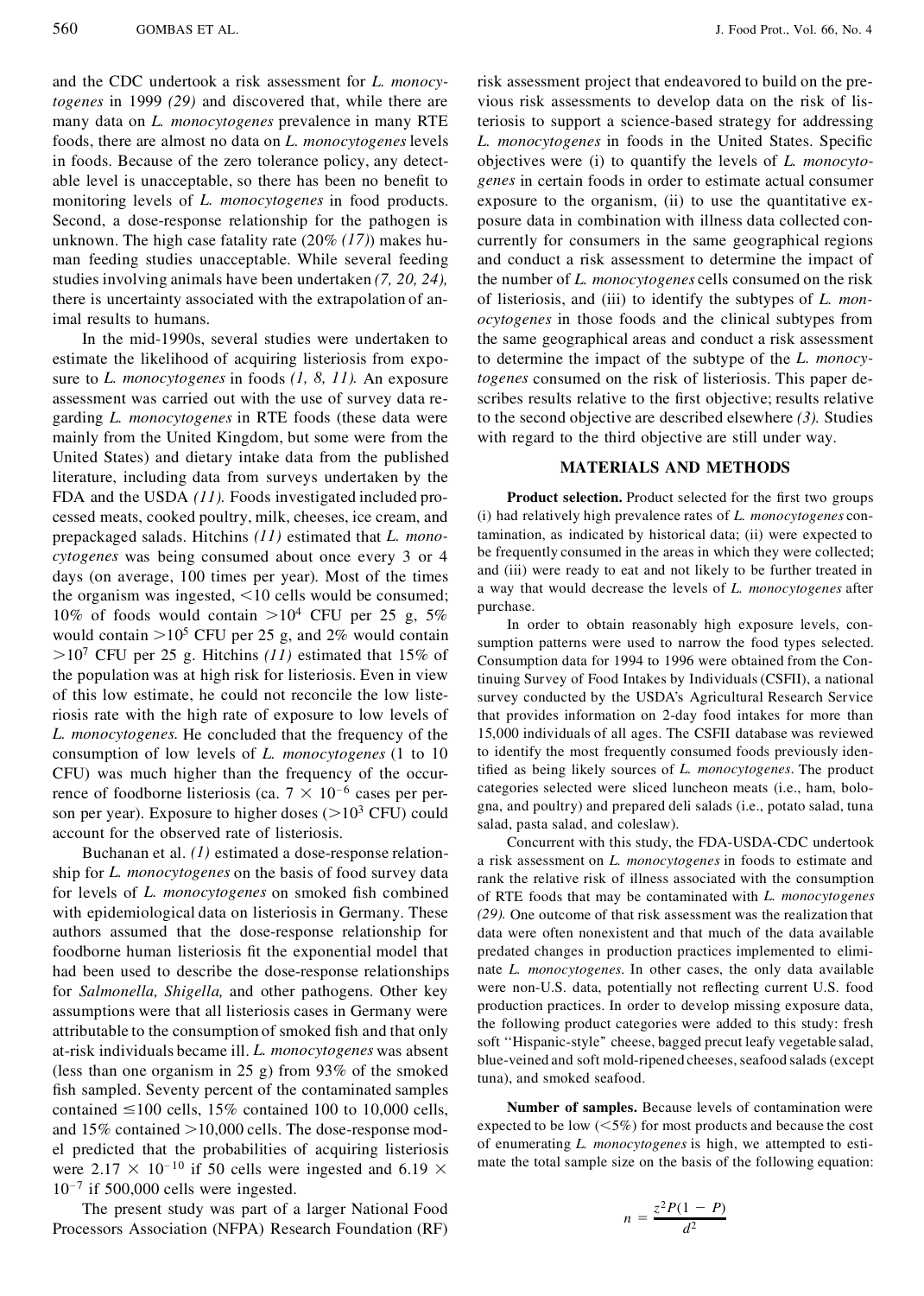where  $n$  is the number of positive samples,  $P$  is the actual value of the proportion or percentage positive for the population, *d* is the desired upper bound on the absolute error (i.e., margin of error), and  $z = 1.96$ , corresponding to a 95% confidence level for the probability that the estimate is within  $\pm d$  of the population value  $(9)$ . For a fixed value of *d*, the sample size is at its maximum when  $P = 0.5$  (50%). To be conservative, and since we did not know the values of the percentages to be estimated, we assumed that  $P = 50\%$ . For this approach, *n* values of 125, 250, and 500 correspond to upper absolute error bounds of 8.8, 6.2, and 4.4%, respectively. Assuming that 5% of the total samples tested would be positive for *L. monocytogenes,* the corresponding total sample sizes required would be 2,500, 5,000, and 10,000, respectively. On the basis of this analysis, we decided to collect 2,500 samples of each of two types of products, luncheon meats and deli salads, at each of two FoodNet sites (see ''Sampling Site Selection'' section), for a total of 5,000 samples per food type, or 10,000 sam ples. In the course of the study, we found that prevalence levels for *L. monocytogenes*in luncheon meats and deli salads were considerably lower than had been expected, and thus we decided to double the total number of luncheon meat and deli salad samples collected. For the other product categories, we targeted 2,500 to 3,000 samples per food type.

For luncheon meats and deli salads, we weighted the number of samples by consumption of the product. For example, with luncheon meats, the proportions of ham, bologna, and chickenturkey samples were based on the frequency of consumption of these meats in the geographical area involved (West for California and South for Maryland) according to the CSFII. Thus, for Maryland, 50% of the luncheon meat samples were ham, 30% were bologna, and 20% were turkey-chicken;for California, 43% of the samples were ham, 30% were bologna, and 27% were turkeychicken. Owing to the diverse nature of the additional product categories, there was no weighting within those categories.

**Sampling site selection.** The CDC conduct active surveillance for listeriosis at nine FoodNet sites *(2),* and this surveillance provides the most accurate estimate of listeriosis possible. In addition, while the present study was in progress, the CDC performed case-control studies for listeriosis at these sites, which provided a potential opportunity to obtain *L. monocytogenes* isolates from listeriosis patients and compare them with isolates from foods in the same geographical area. Thus, in order to relate ex posure data and food isolates to illness, food samples were collected at the northern California and Maryland FoodNet sites. The rationale for selecting these sites was as follows. Although FoodNet data indicated that the incidence of listeriosis was similar for all sites (approximately 0.5 cases per 100,000 people), the 1997 FoodNet final report (2) indicated a slightly higher rate at the northern California site (0.7 cases per 100,000 people). The potential for a larger number of cases of listeriosis, and therefore more isolates for comparison with food isolates, at the northern California site was one factor in the selection of this site as one of our sampling sites. In addition, the limited geographical area (Alameda and San Francisco counties) simplified the sampling procedure (compared with a sampling area encompassingan entire state, such as Minnesota or Georgia). We selected Maryland be cause its FoodNet site was relatively small (comprising five counties plus Baltimore City) and because it was geographically far removed from the northern California site. However, in Maryland, listeriosis data for FoodNet are collected statewide, so we elected to sample all counties containing more than 2% of the population (10 counties) plus Baltimore City, covering 87.5% of the population. Counties in which products to be investigated (e.g., fresh soft Hispanic-style cheeses) were not available were omitted from the sampling list.

**Selection of sampling locations within the FoodNet sites.** Sampling within the sites was weighted by the populations in the counties involved (1 July 1998 estimate from www.census.gov). For example, since it was determined that approximately 65% of the population resided in Alameda County and 35% resided in San Francisco County, the study was designed so that 65% of the samples would be collected in Alameda County and 35% would be collected in San Francisco County. The sampling strategy for fresh soft Hispanic-style cheeses was based on the Hispanic population in the sampling area. In order to simplify sample collection and minimize travel costs, samples were generally collected in only one county on each sampling day. The order in which the counties were sampled within a site was determined with the use of a random number table *(12).*

**Selection of collection sites within counties.** Given the ubiquitous nature of the organism, foods may be contaminated with *L. monocytogenes* at food service establishments or in the home, but we focused on evaluating levels of *L. monocytogenes* in foods purchased at retail stores. Purchasing products at retail stores allowed us to sample a variety of products (brand-name products and unbranded products) representative of what the consumer would purchase and consume in the areas of the study. Logistically, it was easier to sample at retail stores than at food service establishments or to obtain foods from consumers' homes, and the packages and containers for the samples obtained made these samples easier to ship to the laboratories than, for example, food service meals would have been. Furthermore, by collecting retail samples, we avoided the potential for cross-contamination via handling by consumers.

Lists of large and small retail markets were created with the use of current telephone directories accessed at the Library of Congress. For each county, the list of stores was divided into list A (major supermarkets) and list B (other grocers). It was assumed that list A stores would carry luncheon meats and deli salads. All list B stores were contacted by telephone to determine whether they carried the specific product to be sampled and to verify their addresses; stores were deleted from the list if they did not respond to three phone calls during business hours, if their phone number was incorrect, or if they did not carry the product to be sampled. For the additional product categories, list A stores were also contacted to verify product availability. The stores on the lists were numbered, and the random number table *(12)* was used to select stores for each collection week (5 major supermarkets and 10 other grocers). It was assumed (on the basis of our experiences and the experiences of others in the retail industry) that 75% of shopping is done at major supermarket chains and 25% is done at other grocers, and the number of samples from lists A and B were weighted accordingly. Supplementary lists of stores reported to have specific products (smoked seafood, seafood salads, soft cheeses, and bagged salads) were provided for use as needed to obtain the selected numbers of samples for these products.

**Collection of samples.** The NFPA RF contracted with an independent third party to collect samples of all products except fresh soft Hispanic-style cheese at retail markets; fresh soft Hispanic-style cheese samples were collected by a second independent third party.

**Collection of samples: luncheon meats and deli salads.** For luncheon meats and deli salads, 120 samples were collected in northern California and Maryland for approximately 90 weeks (each week, in alternating weeks) over 23 months. The NFPA RF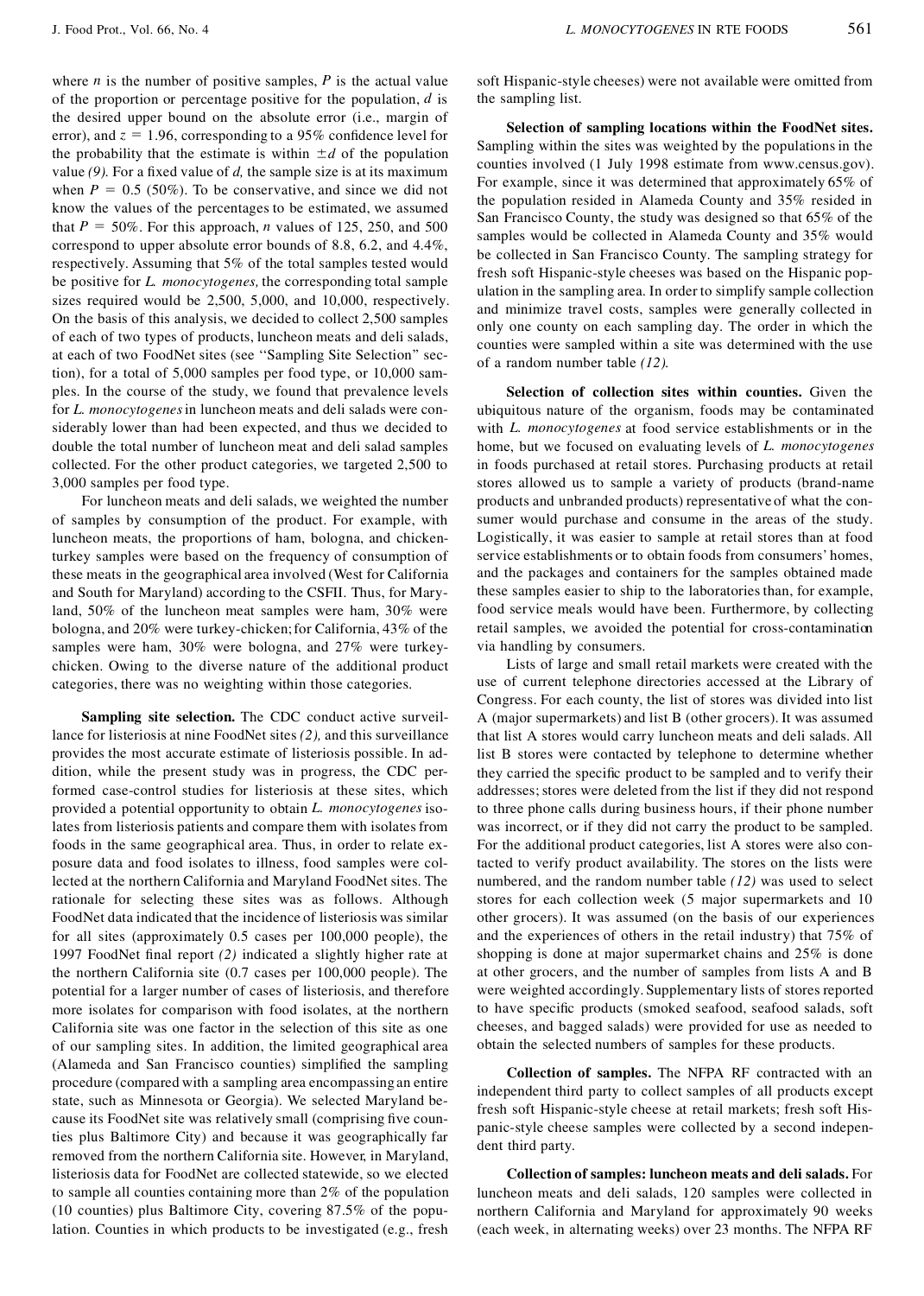provided specific instructions for collectors and store lists for each collection week. The information specified the product category, specific types of products included in the category, the number of samples of each type of product to be obtained, the size of the sample to be purchased, and how to collect the sample. For ex ample, for the sampling of luncheon meats in California, collectors were instructed to purchase 39 samples of ham, 27 samples of bologna, and 24 samples of poultry from stores on list A and 13 samples of ham, 9 samples of bologna, and 8 samples of poultry from stores on list B. Ham could include products made from pork or poultry (such as turkey) and could include regular, lowsalt or low-sodium, low-fat, extra-lean, and fat-free varieties. Bologna could include products made from pork, beef, turkey, or mixtures of these meats and could include regular, low-salt or lowsodium, low-fat, and fat-free varieties. Turkey or chicken could be smoked or not smoked. All products were to be sliced (either presliced by manufacturers or sliced by the retail stores). Samples were to be obtained first from the delicatessen when a delicatessen was present (0.25- to 0.5-lb [113- to 227-g] samples of each different type of ham, bologna, and chicken or turkey luncheon meat) and then from the refrigerated cases. No attempt was made to prespecify the percentage collected from the delicatessen versus the percentage collected from the refrigerated case. For each type of manufacturer-packaged product, the top unit of each ''facing'' (hook or stack) of 4- to 16-oz (113- to 454-g) packages (except variety packs) was to be selected. If this strategy did not produce the specified number of samples, the back or bottom unit of every facing was to be selected, starting again at the top row.

Sample collectors were instructed to make purchases from at least two stores on list A and two stores on list B until the specified number of samples had been collected. If the required number of samples could not be purchased at two stores, shoppers were to go to additional stores on the list until the specified number of samples was obtained. To ensure that at least two stores of each type (major supermarkets and other grocers) were visited, shoppers were to collect no more than two-thirds of a category goal at the first store. In order to minimize shopping time and travel costs, shoppers were instructed to not go to more than five list B stores; if the required number of samples was not obtained from the five list B stores, shoppers were to select a store from list A that had not been sampled, if possible, to collect the re maining samples needed. Also, if shoppers were not able to obtain adequate numbers of samples of a particular type of product (e.g., sliced poultry), they could select the needed number of samples from other products in the category (e.g., ham or bologna).

**Collection of samples: smoked seafood, seafood salad, blue-veined or soft mold-ripened cheeses, bagged salads, and fresh soft cheese.** For approximately 50 weeks over 14 months, 28 samples of each of the five additional product types were collected in each of the two locations. Four product types (smoked seafood, seafood salad [except tuna], blue-veined or soft moldripened cheeses, and bagged salads) were collected from the same locations from which luncheon meats or deli salads had been obtained the previous day. Collectors were instructed to make purchases for each product type from at least two list A stores and two list B stores until the specified number of samples had been collected and to not collect more than two-thirds of a category goal at the first store. However, if shoppers were unable to find a sufficient amount of the product of the desired type in the stores they had visited the previous day, they were to select stores from the supplementary lists for the area and product type (with a maximum of eight stores [to minimize costs]) until the specified number of samples had been obtained.

Twenty-eight samples of fresh soft Hispanic-style cheese were collected in a similar manner from northern California and Maryland each week for approximately 50 weeks. The NFPA RF randomized the order of the counties for shopping and store lists (major supermarkets and other grocers) for counties in which the product was available (Alameda and San Francisco counties in northern California; Montgomery County, Prince George's County, and Baltimore City and County in Maryland). Shoppers were to select any of the stores from the lists but to ensure that all of the stores were visited during the study. Shoppers were instructed to make purchases from at least two major supermarkets and two other grocers (except in one county, where none of the major supermarkets reported carrying the product) until the specified number of samples had been collected. To ensure that at least two stores in a category were visited, shoppers were to collect no more than two-thirds of the samples from one store. If the required number of samples was not obtained from the four stores, shoppers were instructed to select any of the stores on either list to collect the remaining samples needed and to not go to more than eight stores altogether.

Shoppers were provided information on what was included in or excluded from each group and the sizes of the samples (8 to 16 oz [227 to 454 g], or two packages of the same code if only  $a < 8$ -oz size was available). Shoppers were instructed to obtain samples from both the delicatessen (if there was one) and the refrigerated case, where applicable. They were to select one package of each type of product from the specific category from the deli and to select the top container and the bottom container of each stack or facing (hook) when they purchased manufacturerpackaged products.

**Handling of samples after selection.** Samples were placed in insulated shipping coolers containing frozen gel packs, which were placed on the sides, in the middle, and on the top of the product. A data logger (model SL100 or SX100, Dickson, Addison, Ill.) was placed between two products in the middle of the cooler to monitor temperature during product transportation to verify that the temperature remained within desirable limits. When the cooler was opened at the laboratory, a thermometer or other temperature-sensing device was inserted between packages, and the temperature was recorded. The temperature profile recorded by the logger was evaluated together with the temperature recorded at the laboratory, and samples would have been rejected if both the data logger temperature and the lab-measured temperature were  $>10^{\circ}$ C. No such occasion occurred.

**Selection of testing laboratories.** Two testing laboratories were selected on the basis of (i) familiarity with procedures for detecting *L. monocytogenes* in foods at the laboratory, (ii) accuracy in detecting and quantifying *L. monocytogenes* in several NFPA-prepared test samples at the laboratory, and (iii) an on-site audit of the laboratory's standard operating procedures. The laboratories ultimately selected to test the product samples were in Green Bay, Wis., and Modesto, Calif. Samples collected in Maryland were shipped to the Green Bay laboratory overnight.Samples collected in California were sent to the Modesto laboratory by ground transportation on the day of collection or the next morning, and the cooler was held refrigerated overnight prior to further handling.

**Handling of samples on receipt.** The laboratories were instructed to discard any sample with package damage such that the microbiological integrity of the sample was compromised and any sample that was collected but did not meet the description for the product category. After culling unacceptable samples for luncheon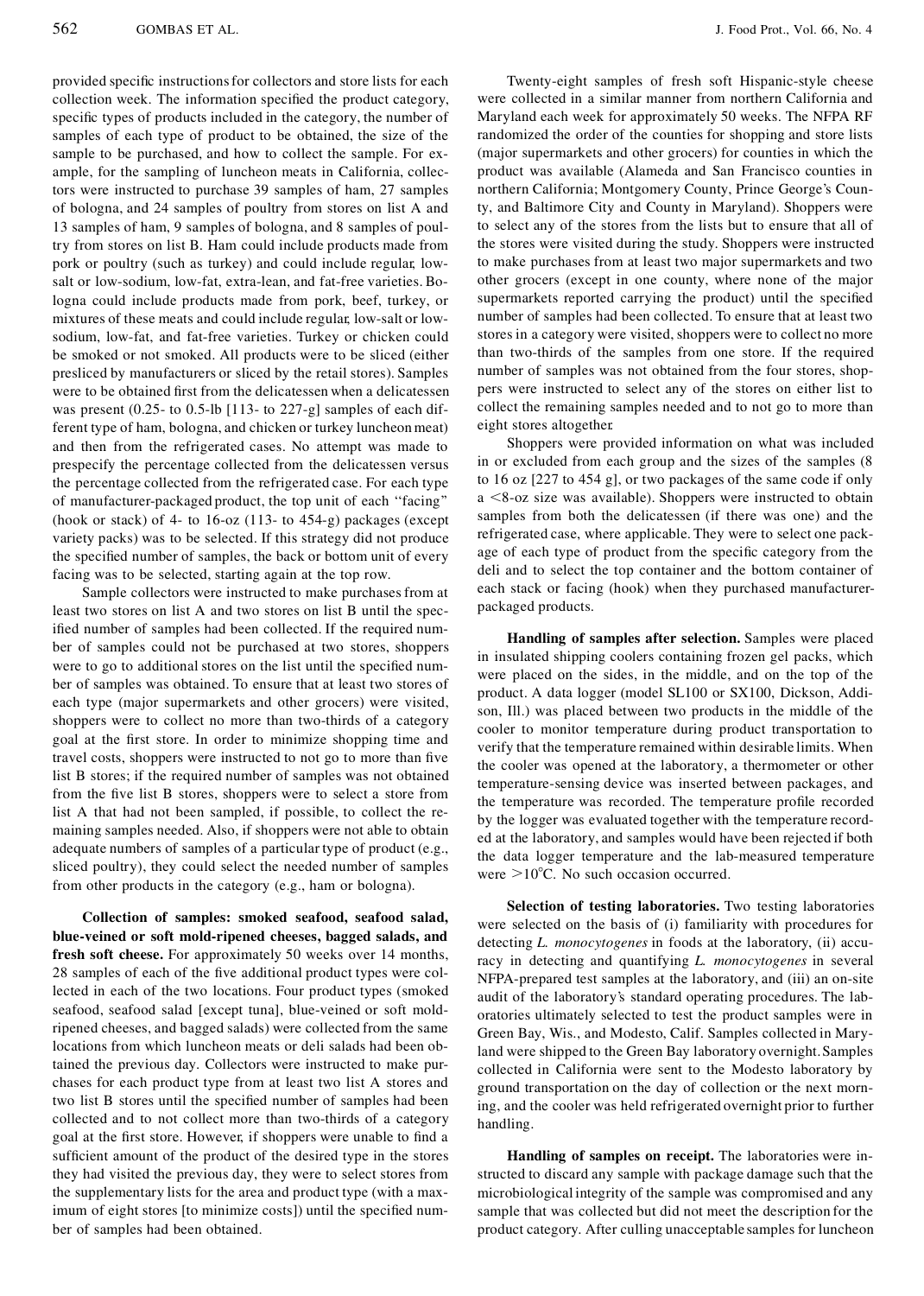

FIGURE 1.*Detection and enumeration of* L. monocytogenes *in RTE food samples.*

meats and deli salads, 100 samples were selected for testing. For the other product categories, 50 samples were selected for the first several weeks of sampling, and 25 samples were selected each week thereafter for testing. In a week when  $\leq$ 100 or  $\leq$ 25 samples were purchased (owing to product shortages in the stores), all acceptable samples were tested.

Samples were assigned codes, and the following product information was recorded for the luncheon meats and deli salad samples: sampling location (northern California or Maryland), date of receipt at the laboratory, and whether the sample appeared to be packaged in-store or in the original manufacturer's packaging. Additional product information was recorded for the other product categories; depending on the product, information included type of ingredient, whether pasteurized milk was listed as an ingredient, whether the product was domestic or imported, wheth er or not the product was vacuum packaged, and the use-by or sell-by date code, if present.

The laboratories were instructed to transfer samples aseptically into individual sterile plastic bags and discard the original retail packages. For Maryland samples, the selection of the 100 or 25 samples to be tested occurred after all samples had been transferred into plastic bags. For northern California samples, the selection occurred prior to the transfer of the samples. The selected samples were stored at  $2 \pm 2^{\circ}$ C until they were used. Sample testing was initiated within 24 h of the receipt of samples.

**Testing procedures.** The general scheme for sample testing is shown in Figure 1. Four combinations of testing procedures were used to screen the samples for *L. monocytogenes.*The choice of screening procedure was based on product type and which laboratory performed the testing (see below). Samples were screened

by recognized methods typically used by the laboratory for the detection and enumeration of *L. monocytogenes.* The Gene-Trak assay (Neogen, Lansing, Mich.) and the BAX assay (DuPont Qualicon, Wilmington, Del.) were used to screen samples collected in Maryland and northern California, respectively. In a prestudy evaluation of the laboratories, both DNA-based assays generated comparable results for the detection of *L. monocytogenes* in samples provided by the NFPA (data not shown). USDA or FDA testing procedures for *L. monocytogenes* were modified for use in enumeration and isolation. Methods described in chapter 8 of the revised *Microbiological Laboratory Guide (27)* were adapted for meat products, and those in the *Bacteriological Analytical Manual (30)* were adapted for nonmeat products.

**Sample screening.** Each sample was divided into two portions for screening and enumeration. For screening, approximately half (up to 100 g) of a sample was aseptically transferred to a sterile stomacher bag and blended with an equal amount of enrichment broth. For Maryland samples, University of Vermont broth 2 (UVM-2 broth) was used as the enrichment broth for luncheon meats, smoked seafood, and seafood salads; phosphatebuffered *Listeria* enrichment broth was used for the other product types. For northern California samples, demi-Fraser broth was used as the enrichment broth for all products. After blending, 50 g of the homogenate was added to 200 ml of enrichment broth and stomached for 1 min. This procedure resulted in a detection sensitivity equivalent to that of the current regulatory methods  $(i.e., 1 CFU/25 g)$ . The initial sample-blending step was performed to account for the potential heterogeneous distribution of *L. mon ocytogenes* in the sample. The 250-ml enrichment was incubated at  $35^{\circ}$ C for  $24 \pm 2$  h.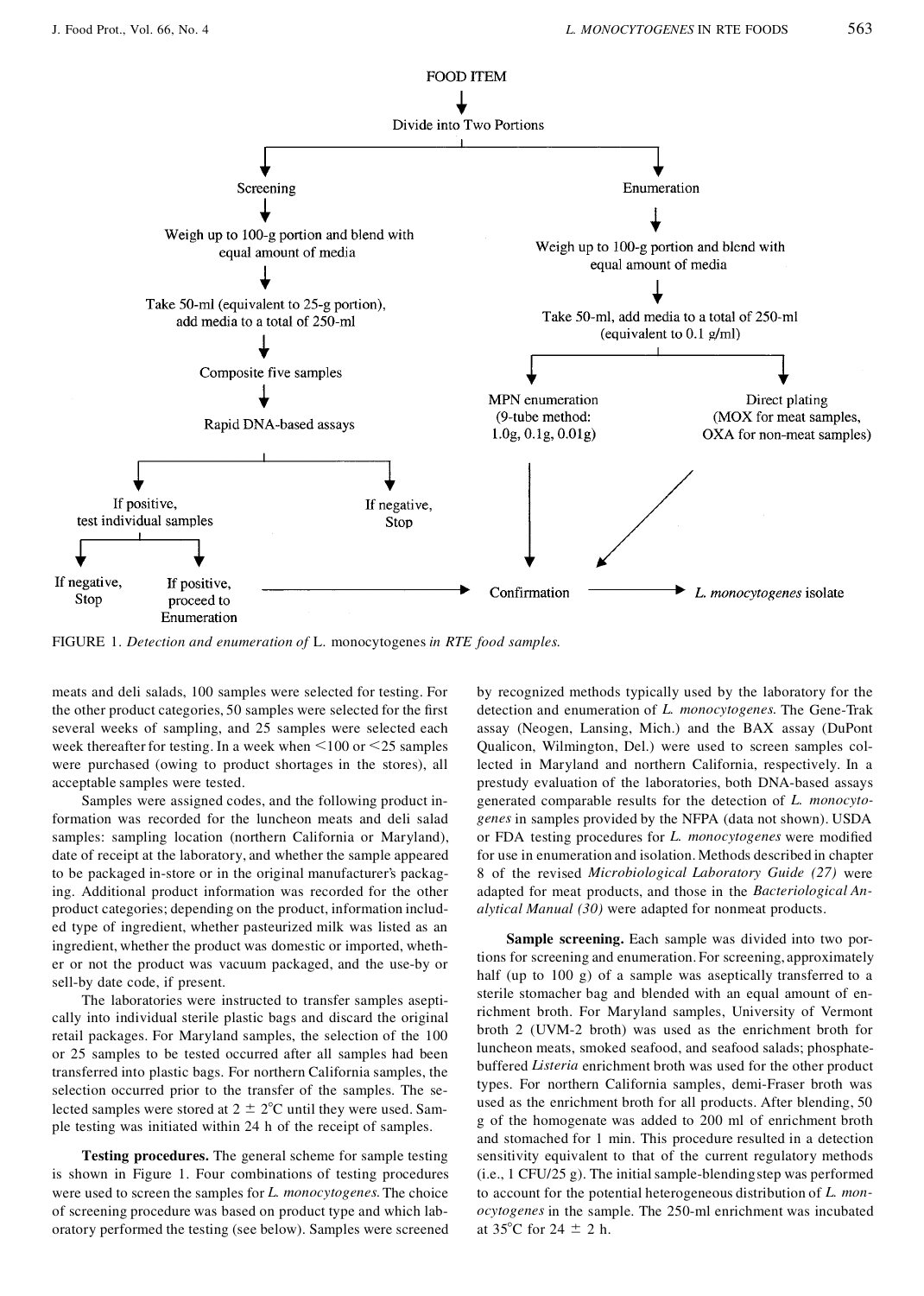After incubation, individual Maryland sample enrichments were swabbed onto two plates of modified lithium chloride-ceftazidime agar (mLCA), which were incubated at 35 $\degree$ C for 24  $\pm$ 2 h. Cell growth was collected from one of the plates with a cotton swab for composite screening with Gene-Trak, and the other plate was held for individual screening if needed. For each California sample, 0.1 ml of the demi-Fraser enrichment culture was transferred to 10 ml of morpholinepropanesulfonic acid–*Listeria* enrichment broth and incubated at  $35^{\circ}$ C for 20 to 24 h. After the secondary enrichment, 1 ml of the broth culture was used for screening with the BAX assay as described below.

Up to five like-product samples were composited and screened. For Maryland samples, cells from five cotton swabs (representing five samples) were suspended in 5 ml of phosphatebuffered saline (PBS, pH 7.5). The suspension was centrifuged at  $3,000 \times g$  for 10 min; the cell pellet was resuspended in 1 ml of PBS and tested by the Gene-Trak assay according to the manufacturer's procedures. For California samples, five 1-ml samples of secondary enrichment broths were composited, and the 5-ml composite was tested by the BAX assay according to the manufacturer's procedures.

If a composite tested negative, all samples in the composite were considered negative (in 25 g) and were not tested further. If a composite tested positive, samples in the composite were tested individually by Gene-Trak assay with the PBS from the second mLCA plate or by the BAX assay with the secondary enrichment broths. Individual samples that tested negative were not tested further. If an individual sample tested positive, the retained portion was subjected to an enumeration assay. The PBS suspension or the secondary enrichment broth was also streaked onto an agar plate (modified Oxford agar [MOX] for luncheon meats and Oxford agar [OXA] for the other product types), which was incubated at  $35^{\circ}$ C for 24 to 48 h and held for confirmation if needed.

**Enumeration.** Individual positive samples were enumerated by both the most probable number (MPN) method *(27, 30)* and the direct plate count. Up to 100 g of the retained portion of a sample was blended by the same procedure used in the preparation of samples for screening (see above). The media used in sample preparation and MPN enumeration for samples from both Maryland and northern California were UVM-1 broth for luncheon meats and phosphate-buffered *Listeria* enrichment broth for other product types. A 250-ml sample homogenate in an appropriate medium, representing 25 g of the original sample, was prepared.

**Enumeration: MPN method.** A nine-tubeMPN method was used. The nine tubes were divided into three sets of three tubes. The second and third sets of tubes contained 10 ml of the appropriate broth medium. Three aliquots of the sample homogenate in volumes of  $10$ ,  $1$ , and  $0.1$  ml were dispensed into the first, second, and third sets, representing 1.0, 0.1, and 0.01 g of the original sample, respectively. For a non–luncheon meat sample, the tubes were incubated at 30  $\pm$  2°C for 48 h and subjected to confirmation. For a luncheon meat sample, the tubes were incubated at 30  $\pm$  2°C for 22  $\pm$  2 h, and 0.1 ml from each tube was transferred to a new tube containing 10 ml of Fraser broth. The tubes were incubated at 35  $\pm$  2°C for 26  $\pm$  2 h. Darkened Fraser tubes (an indicator of esculin hydrolysis and the potential presence of *L. monocytogenes*) were subjected to confirmation. If a Fraser broth tube did not darken, it was examined again after an additional 26  $\pm$  2 h of incubation.

For Maryland samples, the MPN pattern was determined by the Gene-Trak assay. Darkened Fraser tubes for luncheon meat samples, and all nine tubes for samples of the other product types, were individually streaked onto mLCA plates, which were incubated at 35 $\degree$ C for 24  $\pm$  2 h. Individual plates were swabbed, and cells were suspended in 1 ml of PBS and tested by the Gene-Trak assay. The MPN was determined on the basis of the number of positive tubes in each of the three sets and an MPN table *(27, 30).* Each sample for which at least one MPN tube was found to test positive was tested further by biochemical assays and to obtain an *L. monocytogenes* isolate. If only one tube tested positive, the corresponding PBS suspension was subcultured onto an appropriate agar plate (MOX for luncheon meat samples and OXA for other samples) and incubated at  $35 \pm 2^{\circ}$ C for 24 to 48 h. If tubes from more than one set tested positive, the PBS suspension from the highest MPN dilution was subcultured. The isolation of *L. monocytogenes* was carried out by the method described below.

For northern California samples, the MPN pattern was determined by culture methods and biochemical assays. Darkened Fraser tubes for luncheon meats, and all nine tubes for samples of the other product types, were individually subcultured onto an appropriate agar plate (MOX for luncheon meat and OXA for other product types) and incubated at  $35 \pm 2$ °C for 24 to 48 h. If suspected colonies on the plate were confirmed to be *L. monocytogenes* colonies (see below), the corresponding MPN tube was deemed positive. The MPN pattern for the sample was determined from the number of positive tubes yielding confirmed *L. monocytogenes* colonies.

The MPN method resulted in direct estimates of *L. mono cytogenes* levels in the range of 0.3 to 110 MPN/g. For some samples, a value of  $\leq 0.3$  was also obtained through further calculation, for which a 10-tube MPN pattern (including the screening step as one tube with a 25-g test portion) was used in MPN determination.

**Enumeration: direct plating.** All positive samples from both Maryland and northern California were tested by direct plating as follows. The 250-ml sample homogenate that was used for MPN enumeration was also used for direct plating. A 0.2-ml vol ume of homogenate was evenly spread onto each of five agar plates (MOX for luncheon meat samples and OXA for other sam ples). The total number of colonies on the five plates represented a 0.1-g test portion. The homogenate was also diluted 10-fold, and 0.1 ml of the dilution was plated in duplicate. The average of the counts on these two plates represented a 0.001-g test portion. The plates were incubated at  $35 \pm 2^{\circ}$ C for up to 48 h and examined for suspected *L. monocytogenes* colonies.

Up to 20 different individual colonies were subjected to con firmation analysis. Ten suspected colonies from each of the 0.001-g plates or a total of  $20$  colonies from the five  $0.1$ -g plates were individually picked and point transferred onto a section of a horse blood agar plate. After incubation at  $35 \pm 2^{\circ}$ C for  $19 \pm 3$  h, the blood plates were examined for the presence of beta-hemolytic colonies. Up to three clearly isolated beta-hemolytic colonies were subjected to confirmation analysis (see below). If a colony was confirmed to be an *L. monocytogenes* colony, all of the beta-hemolytic colonies were considered *L. monocytogenes* colonies.The ratio of the number of beta-hemolytic colonies to the total number of colonies picked (up to 20) was calculated and used to determine the count (CFU/g) for the plate. The concentration of *L. mono cytogenes* in a sample was determined by multiplying the ratio by the total count. For a few of the positive samples, the MPN and direct count methods provided different results. In these cases, the larger number was used in further calculations.

**Isolation** and **confirmation** of *L. monocytogenes*. For a sample testing positive during screening, an isolate was collected from plates obtained at the direct-plating,MPN, or screening step. If an isolated beta-hemolytic colony obtained at the enumeration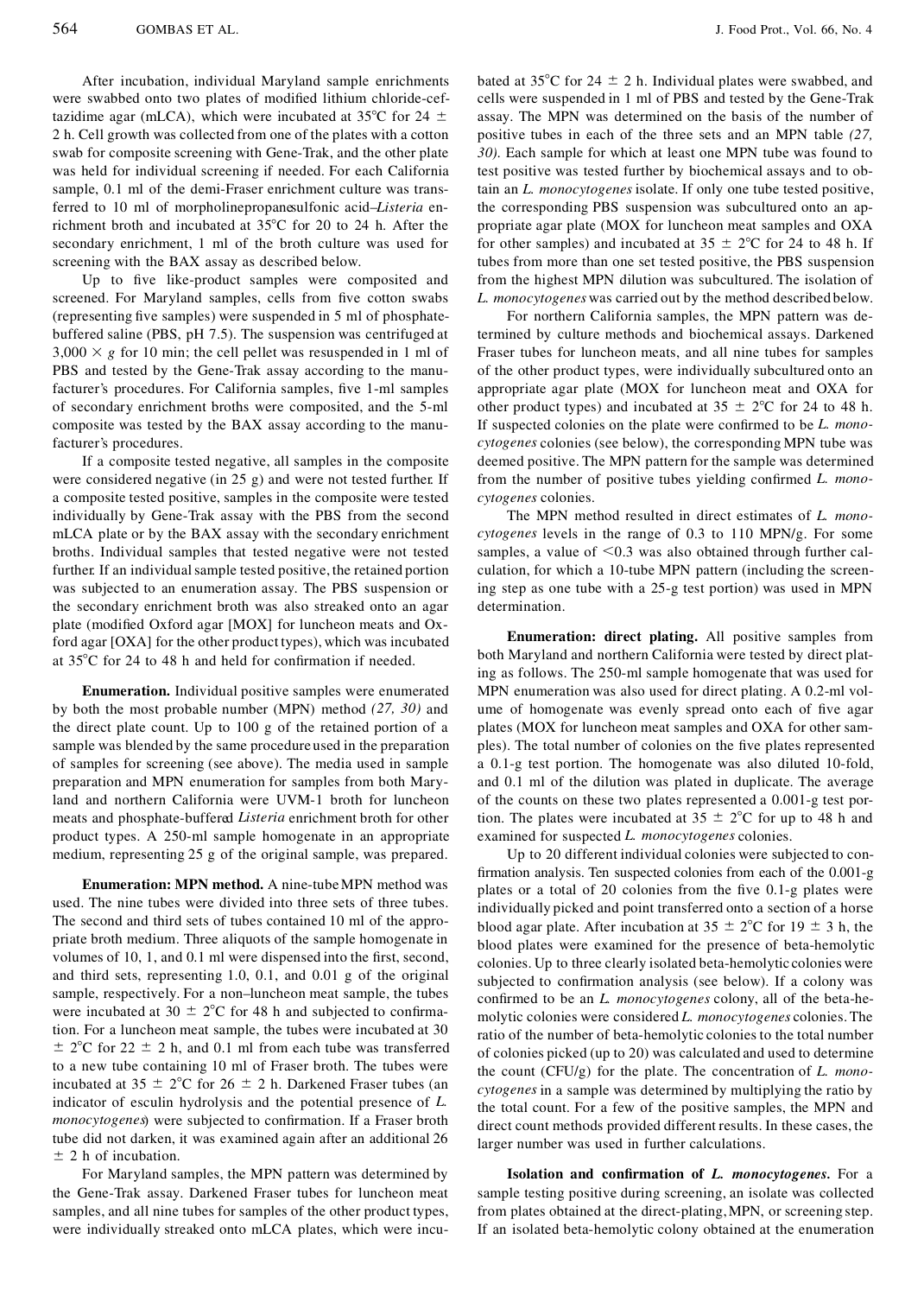step was confirmed to be an *L. monocytogenes* colony, the isolate was retained. When no isolate for a sample was obtained from the MPN or the direct plating step, the MOX or OXA agar plate held from the screening step was used to recover an *L. monocytogenes* isolate.

The agar plate was examined for suspected *L. monocytogenes* colonies (on a MOX agar plate, distinctive 1- to 2-mm round colonies surrounded by darkened zones of esculin hydrolysis; on an OXA plate, distinctive 1- to 2-mm round colonies surrounded by a black halo) at 24 h and then at 48 h. If suspected colonies were present on a plate obtained from the MPN step or the screening step, up to 20 colonies were picked (by running a loop through them), and streaked onto a horse blood agar plate. Suspected colonies on a plate from the direct plating step were individually picked and point transferred onto a horse blood agar plate. This plate was incubated at 35  $\pm$  2 °C for 19  $\pm$  3 h and examined for the presence of translucent colonies surrounded by a small zone of beta hemolysis. When necessary, coloniesfrom the horse blood plate were restreaked onto a second horse blood plate to obtain isolated colonies. A clearly isolated beta-hemolytic colony, if present, was subjected to further biochemical confirmation. If it was confirmed to be an *L. monocytogenes* colony, all of the betahemolytic colonies were considered *L. monocytogenes* colonies. If it was confirmed not to be an *L. monocytogenes* colony, up to two more beta-hemolytic colonies were subjected to biochemical confirmation analysis. If all three colonies were confirmed not to be *L. monocytogenes* colonies, none of the beta-hemolytic colonies were considered *L. monocytogenes* colonies.

Biochemical confirmation was carried out with the use of the API *Listeria* ID strip (bioMérieux, Inc., Hazelwood, Mo.) or the Micro ID *Listeria* kit (Organon Teknica Corp., Durham, N.C.) according to the manufacturer's procedures. Northern California samples collected prior to October 2000 were confirmed by the Micro ID method, and all other samples were confirmed by the API method. Confirmed isolates were retained on Trypticase soy agar with yeast extract slants and sent to the NFPA laboratory in Washington, D.C., for archiving.

**Statistical analysis.** Contingency table analysis *(15, 22)* was used to determine whether *L. monocytogenes* prevalence levelsfor the eight product categories differed significantly. The contingency table analysis was based on the chi-square distribution and tested the null hypothesis that percentages of positive samples did not differ significantly among the product categories. For luncheon meat, deli salad, and seafood salad samples, we used a similar approach, the chi-square test for homogeneity, to test the null hypothesis that prevalence did not differ between samples packaged by manufacturers and those packaged in-store. This analysis was performed for percentages for combined Maryland and northern California samples. Chi-square tests were also performed for each of the eight product types to compare prevalence levels for Maryland samples with those for northern California samples. The  $\chi^2$  statistic for the  $\leq 5\%$  level of significance was used for the tests.

#### **RESULTS AND DISCUSSION**

**Sample collection and temperature control.** Deli salad and luncheon meat samples were collected over 23 months, whereas samples of the other products were collected over 14 months. A total of 31,705 product samples were tested for *L. monocytogenes.* The desired numbers of seafood salad and smoked-seafood samples were not always available, reflecting the small market for these products in the sampling regions. Consequently, fewer samples of these products than planned were collected for the study. Data on blue-veined and soft mold-ripened cheese samples, which were collected as a single category, were tabulated and analyzed separately because the two cheeses have different characteristics that could have effects on *L. mono cytogenes.*

Temperatures experienced by the samples during collection and transport to the laboratories were within the expected range and were, to a certain degree, consistent with what products might experience during a consumer's grocery-shopping trip. Typical temperatures during transportation and temperatures recorded at the laboratory were  $<$  5 $\degree$ C. During the first few hours of sample collection, temperatures recorded by the logger were typically  $<$ 10°C. Occasionally, the logger indicated that the cooler's environment was at 10 to  $15^{\circ}$ C for a period (less than a few hours, mostly during shopping) but then cooled to  $\leq 5^{\circ}$ C during transport. Such circumstances applied to samples that tested negative as well as to those that tested positive. In the few events in which the temperature exceeded  $10^{\circ}$ C, the exposure time and the temperature were not likely to allow the growth of more than one generation of *L. monocytogenes* in the products, even if the organism had been present and in a physiological state beyond the lag phase (5, 28). Therefore, the numbers reported here are likely to be equal to or lower than those experienced by consumers, given the home refrigerator temperatures reported in a 1999 Audits International survey (http://www.foodriskclearinghouse. umd.edu/).

**Prevalence.** Of the 31,705 samples analyzed, 577 tested positive (a 1.82% prevalence rate). Table 1 shows a breakdown of positive samples by product and sampling region. The highest rates of positive samples were those for seafood salads (4.7%) and smoked seafood (4.3%). The prevalence rate for smoked-seafood samples was similar to that reported by Loncarevic et al. *(16),* who found that 4 of 92 smoked-fish samples tested positive. Higher prevalence rates have been reported for smoked fish obtained from processing plants (7.3% *(19)* and 79% *(6)* in the United States, 34 to 60% in Denmark *(14),* and about 20% in Italy *(4)*). A prevalence rate of about 22% was reported for smoked fish from retail outlets in Spain (33). For seafood salads, a prevalence rate of 16% was reported for samples from markets in Iceland *(10),* and a rate of 27% was reported for samples from supermarkets in Belgium *(31).* In these studies, fewer samples (about 50 to 400 samples) were analyzed. In addition to the fact that the RTE products in our study and the products used in these studies were collected from different regions and at different times, differences in food production and handling practices as well as differences in detection methods may also account for some of the differences in prevalence rates.

The lowest prevalence rates were those for fresh soft cheese (0.17%) and bagged salads (0.74%). Percentages of *L. monocytogenes*–positive samples of deli salads and sliced luncheon meats were considerably lower than expected, at 2.4% and 0.89%, respectively. This compares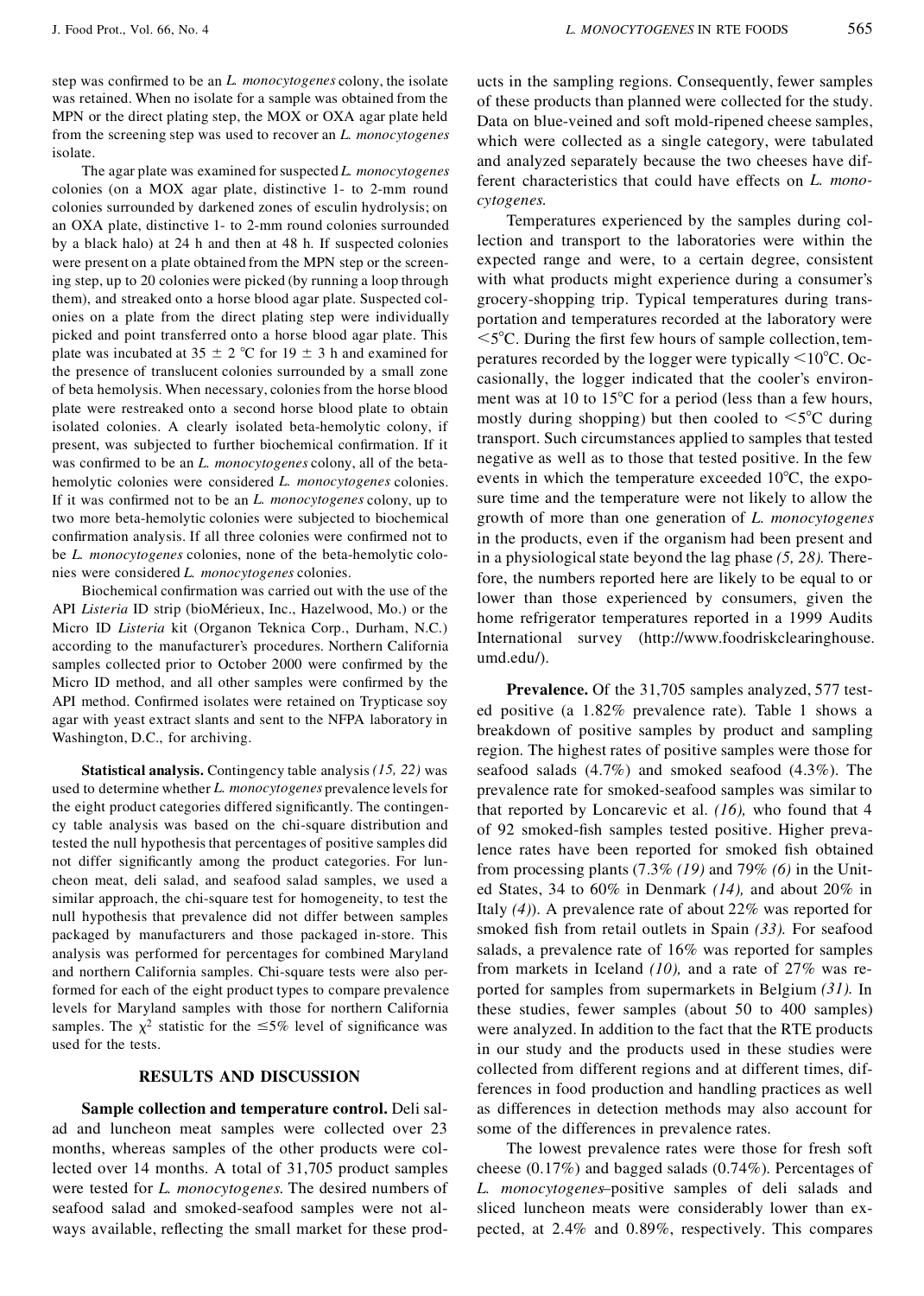|  |  | TABLE 1. Prevalence of L. monocytogenes in ready-to-eat food samples tested in 2000 and 2001 <sup>a</sup> |  |  |  |
|--|--|-----------------------------------------------------------------------------------------------------------|--|--|--|
|--|--|-----------------------------------------------------------------------------------------------------------|--|--|--|

|                      |                    | No. of positive samples/no. of samples $(\%)$ |                     |  |
|----------------------|--------------------|-----------------------------------------------|---------------------|--|
| Product category     | MD                 | CA                                            | Total               |  |
| Fresh soft cheeses   | 4/1.450<br>(0.28)  | 1/1.481<br>(0.07)                             | 5/2,931<br>(0.17)   |  |
| Bagged salads        | 8/1.465<br>(0.55)  | 14/1,501<br>(0.93)                            | 22/2,966 (0.74)     |  |
| Blue-veined cheeses  | 6/956<br>(0.63)    | 17/667<br>(2.55)                              | 23/1.623<br>(1.42)  |  |
| Mold-ripened cheeses | 1/517<br>(0.19)    | 13/830<br>(1.57)                              | 14/1.347<br>(1.04)  |  |
| Seafood salads       | 88/1,225<br>(7.18) | 27/1,221<br>(2.21)                            | 115/2,446 (4.70)    |  |
| Smoked seafood       | 43/1.281<br>(3.36) | 71/1.363<br>(5.21)                            | 114/2.644<br>(4.31) |  |
| Luncheon meats       | 54/4.599<br>(1.17) | 28/4.600<br>(0.61)                            | 82/9.199<br>(0.89)  |  |
| Deli salads          | 103/4,293 (2.40)   | 99/4,256 (2.33)                               | 202/8.549<br>(2.36) |  |
| Total                | 307/15,786 (1.94)  | 270/15,919 (1.70)                             | 577/31,705 (1.82)   |  |

*<sup>a</sup>* MD, Maryland FoodNet site; CA, northern California FoodNet site.

with reported rates of 4.2 to 8.0% for sliced luncheon meat samples (about 2,300 samples) collected by the FSIS in U.S. federally inspected establishments between 1990 and 1999 *(15)* and about 6% for sliced cooked ham and poultry products (about 900 samples) collected from Belgium supermarkets in 1997 and 1998 *(31).*

Significant differences in prevalence were found among the eight product types (for Maryland and northern California samples combined) by a contingency table analysis performed to compare the eight percentages ( $P \leq$ 0.001). Significant differences between prevalence rates for the northern California and Maryland sites were found for seafood salads ( $P \le 0.001$ ), luncheon meats ( $P \le 0.01$ ), blue-veined cheeses ( $P \le 0.01$ ), soft mold-ripened cheeses  $(P \le 0.05)$ , and smoked seafood  $(P \le 0.05)$ . For example, there were four times as many positive samples of blueveined cheese and eight times as many positive samples of soft mold-ripened cheese from northern California as there were from Maryland. On the other hand, there were more than three times as many positive samples of seafood salads from Maryland as there were from northern California, and twice as many positive luncheon meat samples.

**Contamination levels.** In 402 of the 577 *L. monocytogenes*–positive samples, the numbers of cells were below enumeration levels  $(< 0.3$  MPN/g). Because the levels were so low and because the products were screened by the Gene-Trak or the BAX assay, it was not always possible to culture an *L. monocytogenes*isolate from the product. However, isolates were collected from 330 of these 402 belowenumeration-level samples. For the remaining 175 *L. mono cytogenes*–positive samples, levels ranged from 0.3 MPN/g to a maximum of  $1.5 \times 10^5$  CFU/g. A breakdown of *L*. *monocytogenes* levels by product type and sampling site is presented in Table 2. The majority of the positive samples were contaminated at levels of  $\leq 10$  CFU/g. The largest

TABLE 2. *Levels of* L. monocytogenes *contamination detected in various products*

|                      | Total no.              | No. of positive samples in concn $(CFU/g)$ range |             |                |            |              |                |                |                |
|----------------------|------------------------|--------------------------------------------------|-------------|----------------|------------|--------------|----------------|----------------|----------------|
| Product category     | of samples<br>positive | $0.04^{a}-0.1$                                   | $> 0.1 - 1$ | $>1-10$        | $>10-10^2$ | $>10^2-10^3$ | $>10^3 - 10^4$ | $>10^4 - 10^5$ | $>10^5 - 10^6$ |
| California           |                        |                                                  |             |                |            |              |                |                |                |
| Deli salads          | 99                     | 78                                               | 14          | 4              |            | $\Omega$     |                | $\theta$       |                |
| Luncheon meats       | 28                     | 10                                               | 8           | 6              |            |              |                |                |                |
| Fresh soft cheeses   |                        | $\Omega$                                         | 0           | $\Omega$       |            | 0            |                |                |                |
| Bagged salads        | 14                     | 12                                               |             | $\Omega$       |            |              |                |                |                |
| Blue-veined cheeses  | 17                     | 13                                               |             | $\Omega$       |            | 0            |                |                |                |
| Mold-ripened cheeses | 13                     | 11                                               | 0           | $\overline{2}$ |            | $\theta$     | $\Omega$       |                |                |
| Seafood salads       | 27                     | 26                                               |             | $\overline{0}$ |            | $\theta$     |                |                |                |
| Smoked seafood       | 71                     | 44                                               | 5           | 11             | 5          | 4            |                | $\Omega$       |                |
| Maryland             |                        |                                                  |             |                |            |              |                |                |                |
| Deli salads          | 103                    | 84                                               | 14          |                | $\Omega$   | $\Omega$     |                | $\Omega$       |                |
| Luncheon meats       | 54                     | 32                                               | 12          | 4              |            |              | $\Omega$       |                |                |
| Fresh soft cheeses   | 4                      | 2                                                | $\Omega$    | $\Omega$       |            |              |                |                |                |
| Bagged salads        | 8                      | 5                                                | 0           |                |            |              |                |                |                |
| Blue-veined cheeses  | 6                      |                                                  | 0           |                |            | 0            | $^{(1)}$       |                |                |
| Mold-ripened cheeses |                        |                                                  | 0           | $\Omega$       |            |              |                |                |                |
| Seafood salads       | 88                     | 56                                               | 18          | 10             |            |              |                |                |                |
| Smoked seafood       | 43                     | 23                                               | 6           | 8              | 3          |              | 0              | 0              |                |

*<sup>a</sup>* A 25-g sample tested positive.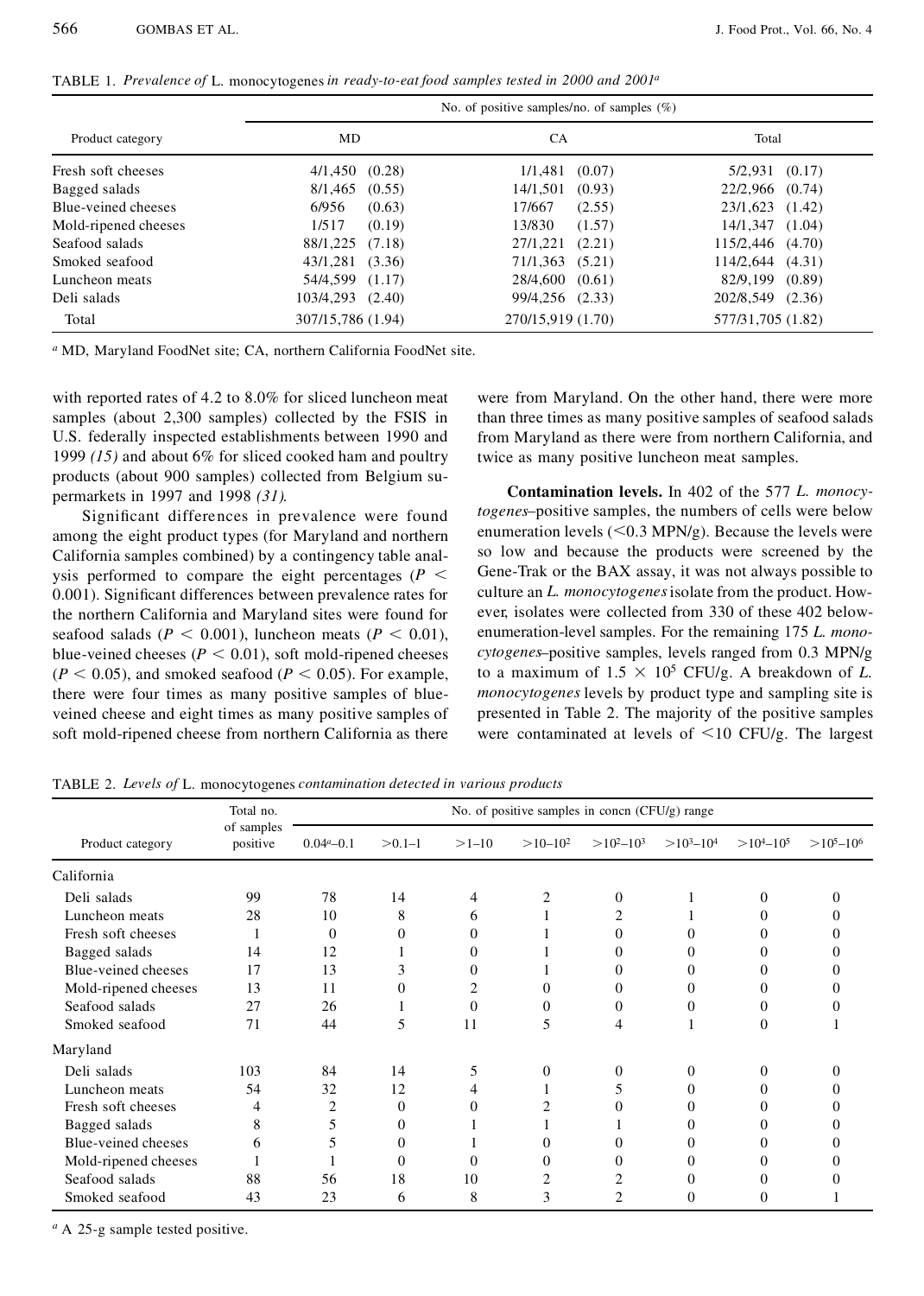

FIGURE 2. *Prevalence of* L. monocytogenes *in deli salads (A) and luncheon meats (B) by month. In both panels, solid and open symbols represent samples collected from the Maryland and northern California FoodNet sites, respectively.*

numbers of positive samples with levels of  $>10^2$  CFU/g were those for luncheon meats and smoked seafood (eight and nine samples, respectively). The deli salads, seafood salads, and bagged salads accounted for four more positive samples with levels of  $>10^2$  CFU/g. Of the 21 samples with concentrations of  $>10^2$  CFU/g, 10 were from northern California and 11 were from Maryland. Only 2 of the 31,705 samples, one smoked-seafood sample from Maryland and one smoked-seafood sample from northern California, had levels of  $>10^4$  CFU/g.

In previously published studies, most often only prevalence levels have been reported. For studies in which enumeration was carried out, Uyttendaele et al. *(31)* reported that *L. monocytogenes* was generally detected in small numbers  $(<10 \text{ CFU/g})$  for processed meat products, while larger numbers of  $L$ . *monocytogenes* ( $>10$  CFU/g) were reported for fish and shrimp salads from supermarkets in Belgium. Levels of  $>10^2$  CFU/g were reported for 14 of 199 *L. monocytogenes*–positive RTE products from retail displays in Northern Ireland *(32).* For several studies, levels

of contamination under various storage conditions have been reported. In a study on ready-to-use vegetables obtained from a processor in Canada  $(21)$ , levels of  $>10<sup>2</sup>$ CFU/g were found for 8 of 120 samples stored at  $10^{\circ}$ C for up to 11 days, while 5 of these samples had levels of  $\leq 10^2$ CFU/g. In the same study, none of 175 samples stored at  $4^{\circ}$ C after 7 days contained levels of  $>10^{2}$  CFU/g. Contamination levels of  $>10^3$  CFU/g were reported for vegetables stored at 10 $\degree$ C (21), and levels of  $>10^4$  CFU/g were reported for cooked meat products *(32).* Jørgensen and Huss  $(14)$  reported that of 76 positive smoked-fish samples, 12 contained  $10^2$  to  $10^3$  CFU/g and 4 contained  $>10^3$  CFU/g after 14 days of storage at 5°C. *L. monocytogenes* levels as high as  $10^5$  CFU/g have been reported for smoked fish  $(16)$ .

**Seasonality.** The present study provided an opportunity to examine how seasonality affects the occurrence of *L. monocytogenes* in RTE foods. Figure 2 shows a breakdown of *L. monocytogenes* prevalence in deli salads and luncheon meats by month. No obvious seasonality was ob-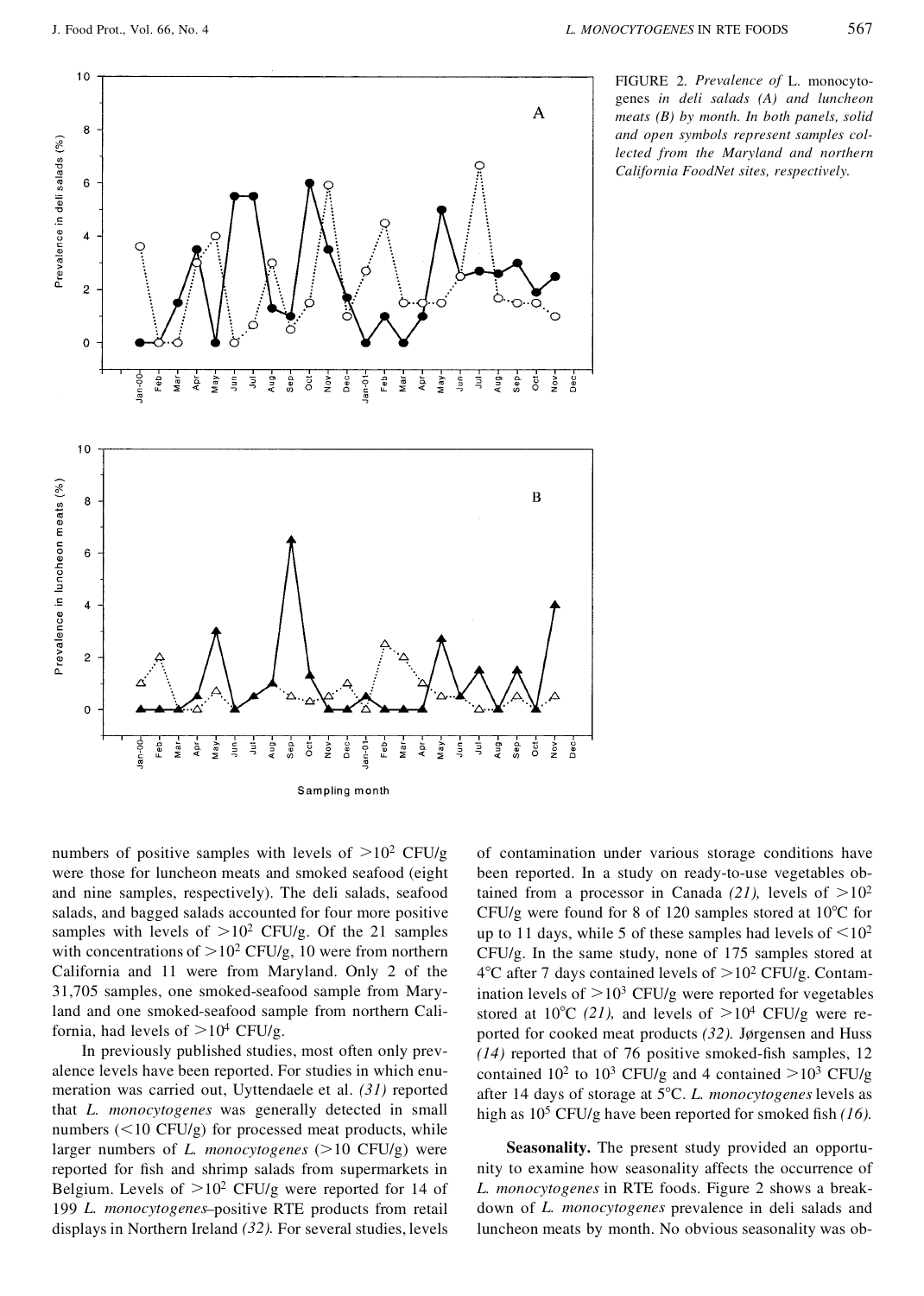TABLE 3. *In uence of packaging location on prevalence of* L. monocytogenes

|                               | % of samples<br>packaged: |          | L. monocytogenes<br>prevalence $(\% )$ for<br>samples packaged: |            |
|-------------------------------|---------------------------|----------|-----------------------------------------------------------------|------------|
| Product category              | By manu-<br>facturer      | In-store | By manu-<br>facturer                                            | In-store   |
| Luncheon meats<br>Deli salads | 77<br>48                  | 23<br>52 | 0.4<br>1.4                                                      | 2.7<br>3.6 |
| Seafood salads                | 40                        | 60       | 1.4                                                             | 6.9        |

served with regard to prevalence for any of the product categories tested when these categories were considered individually or in combination (all data not shown). We also evaluated whether higher levels  $(>10^2 \text{ CFU/g})$  were seasonal. Among the 21 samples found in the  $>10^2$ -CFU/g range, four occurred in samples collected in May, August, and October 2000; 17 occurred throughout 2001 except that none occurred in samples collected in January and August 2001. Collectively, six higher-count samples were collected in May, but there was no obvious trend in seasonality (data not shown). This finding is consistent with the apparent lack of seasonality among 2000 listeriosis cases as reported by the CDC *(2).* Wilson *(32)* also reported that no seasonal pattern was found in the recovery of *L. monocytogenes* from about 8,000 retail RTE food samples collected in Northern Ireland in 1994.

**Packaging.** Although the present study was not designed to compare prevalence rates between manufacturerpackaged and in-store-packaged products, data collected for several products revealed a trend for in-store-packaged deli salads, luncheon meats, and seafood salads to have higher frequencies of *L. monocytogenes*–positive samples than manufacturer-packaged products (Table 3). Approximately three-quarters of the luncheon meat samples and less than half of the deli salad and seafood salad samples were packaged at manufacturers' processing plants, while the rest of the samples appeared to have been packaged in-store. A significant difference between the prevalence levels of manufacturer-packaged and in-store-packaged samples was found; for all three product categories, the value of  $\chi^2$  exceeded the critical value for the  $0.001$  level ( $P < 0.001$ ). In other words, there is a  $\leq 1$ -in-1,000 chance that the prevalence of *L. monocytogenes* did not differ between the two packaging locations for luncheon meats, deli salads, and seafood salads. There were 6.8, 2.6, and about 5 times as many positive in-store packaged samples as positive manufacturer-packaged samples for luncheon meats, deli salads, and seafood salads, respectively.

There could be several reasons for these findings; for example, the additional handling at retail stores may have resulted in more samples being contaminated, or refrigeration temperatures may have differed in the retail deli cases in which these products were held, resulting in growth to detectable levels in store-packed samples. It should be noted that we did not see a significant difference for smoked seafood (with 4.4% positive in-store-packaged samples versus 4.3% positive manufacturer-packaged samples), for which 95% of the samples collected were packaged by manufacturers. It was interesting to note that for luncheon meats, a significantly higher prevalence level was found for in-store-packaged Maryland samples (4.2% versus 0.19% for manufacturer-packaged samples), but no significant difference was found for northern California samples (0.70% compared to 0.55%). Moreover, although the prevalence of *L. monocytogenes*tended to be higher for in-store-packaged products than for manufacturer-packaged products, *L. mon ocytogenes* concentrations tended to be higher in the latter. Of the 21 samples with counts of  $>10^2$  CFU/g, 16 were manufacturer packaged. The influence of packaging location on *L. monocytogenes* contamination warrants further investigation.

The data collected in this study help to fill gaps in the knowledge concerning the occurrence of *L. monocytogenes* in RTE foods, and this new information should be useful in the assessment of the risk posed by *L. monocytogenes* to U.S. consumers. The raw data and attendant analytical methods will be made available to the risk assessment community and to other stakeholders through the JIFSAN Food Safety Risk Analysis Clearinghouse website (http:// www.foodriskclearinghouse.umd.edu/).

## **ACKNOWLEDGMENTS**

This study was supported by funding from the USDA Cooperative State Research Education and Extension Service (CSREES), the Joint Institute for Food Safety and Applied Nutrition (JIFSAN; University of Maryland), and the National Food Processors Association. The authors thank the following individuals for their technical support in this project: David Aggen, Lakeside Foods; Roger Brown, Agrilink Foods, Inc.; Deb Crosby, H. J. Heinz; Seth Goldsmith, Dole Fresh Vegetable Company; Paul A. Hall, Kraft Foods—North America; Jill Hollingsworth, Food Marketing Institute Foundation; Mahipal Kunduru, Dole Fresh Vegetable Company; Jerry Noland, Fresh Express Fresh Foods; Joan Rosen, Fresh Express Fresh Foods; Les Smoot, Nestle USA; and Katie Swanson, General Mills. We thank Brian Eblen of the FDA and Elena Enache of the NFPA for assistance in verifying data entry and tabulation and Sandra Arze of the NFPA for assistance with temperature data loggers. We also thank Robert J. Blodgett, Jerome Schneidman, and Wallace E. Garthright of the FDA for assistance with the sampling protocol and statistical analyses.

#### **REFERENCES**

- 1. Buchanan, R. L., W. G. Damert, R. C. Whiting, and M. van Schothorst. 1997. Use of epidemiologic and food survey data to estimate a purposefully conservative dose-response relationship for *Listeria monocytogenes* levels and incidence of listeriosis. *J. Food Prot.* 60: 918–922.
- 2. Centers for Disease Control and Prevention. Foodborne Diseases Active Surveillance Network (FoodNet). Available at: http:// www.cdc.gov/foodnet.
- 3. Chen, Y., W. H. Ross, V. N. Scott, and D. E. Gombas. 2003. *Listeria monocytogenes*: low levels equal low risk. *J. Food Prot.* 66:570– 577.
- 4. Cortesi, M. L., T. Sarli, A. Santoro, N. Murru, and T. Pepe. 1997. Distribution and behavior of *Listeria monocytogenes* in three lots of naturally-contaminated vacuum-packed smoked salmon stored at 2 and 108C. *Int. J. Food Microbiol.* 37:209–214.
- 5. Dalgaard, P., and L. V. Jørgensen. 1998. Predicted and observed growth of *Listeria monocytogenes* in seafood challenge tests and in naturally contaminated cold-smoked salmon. *Int. J. Food Microbiol.* 40:105–115.
- 6. Eklund, M. W., F. T. Poysky, R. N. Paranjpye, L. C. Lashbrook, M.